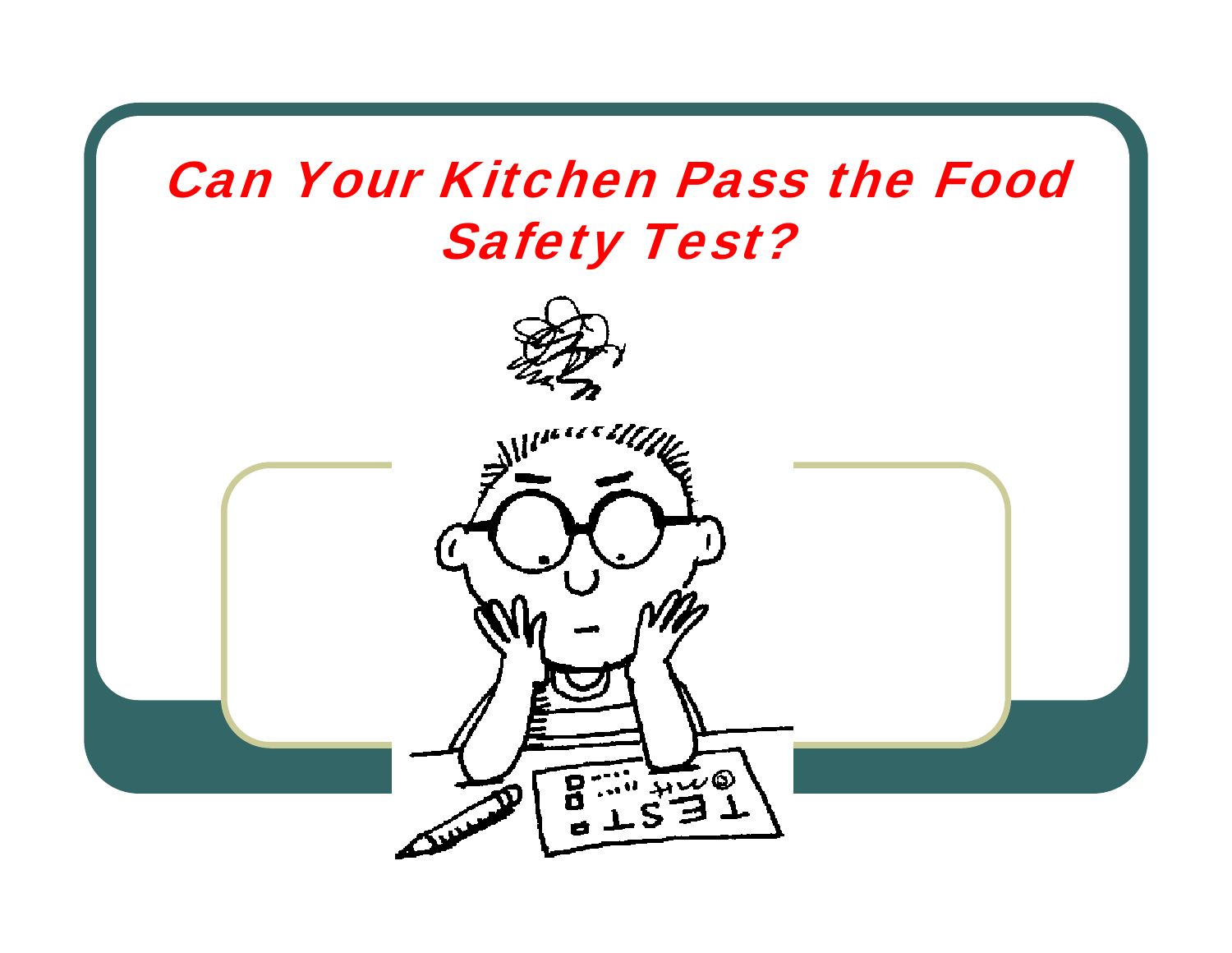# The temperature of the refrigerator in my home is?



- *A.* 50 degrees Fahrenheit*.*
- $\bullet$ *B*. 41degrees Fahrenheit.
- C. I don't know; I've never measured it.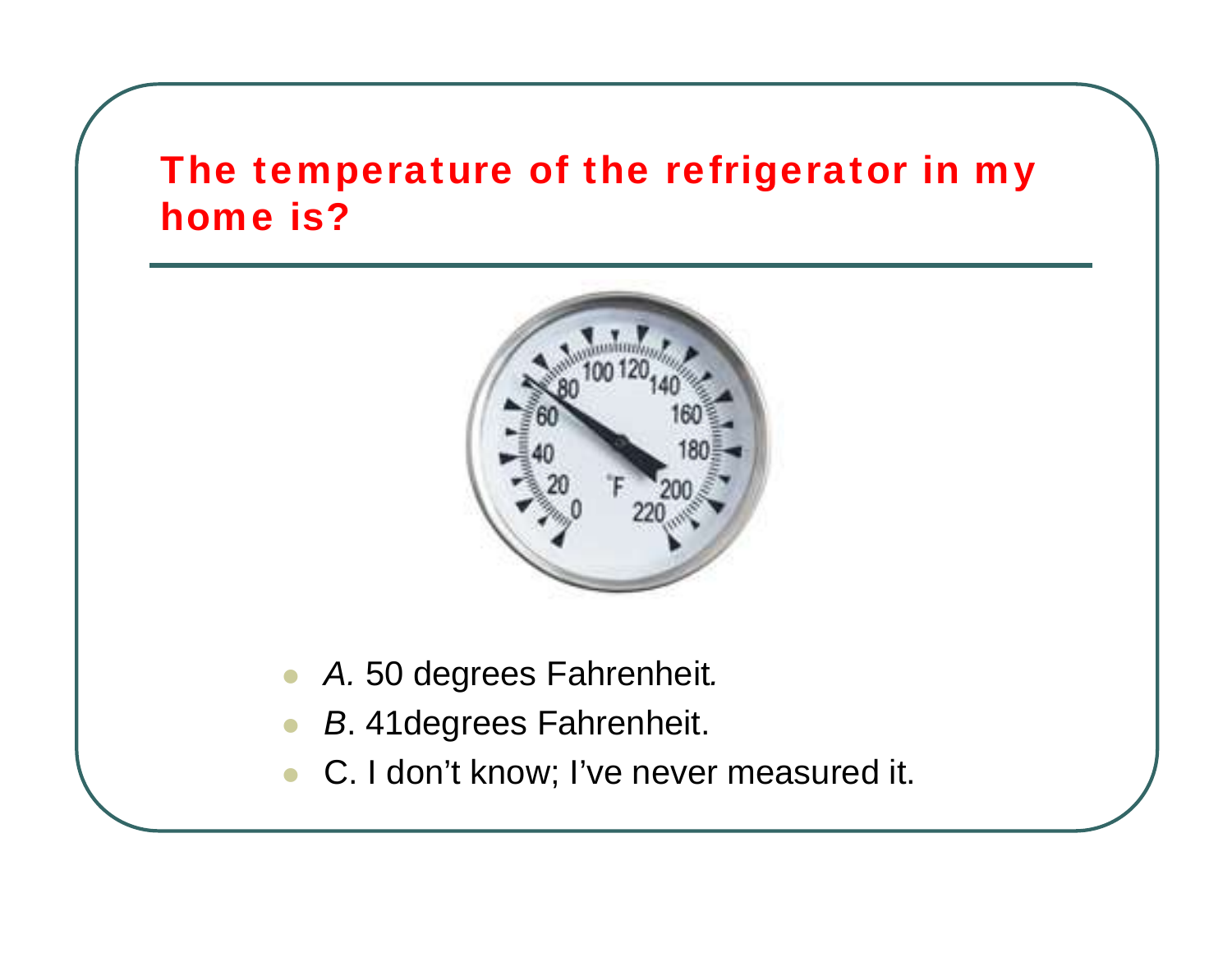# The temperature of the refrigerator in my home is?

- The answer is B.
- At 41 Deg. F. or less, the growth of most bacteria slows down. The cold temperature won't kill bacteria, but keep it from multiplying, and the fewer there are, the less likely you are to become ill.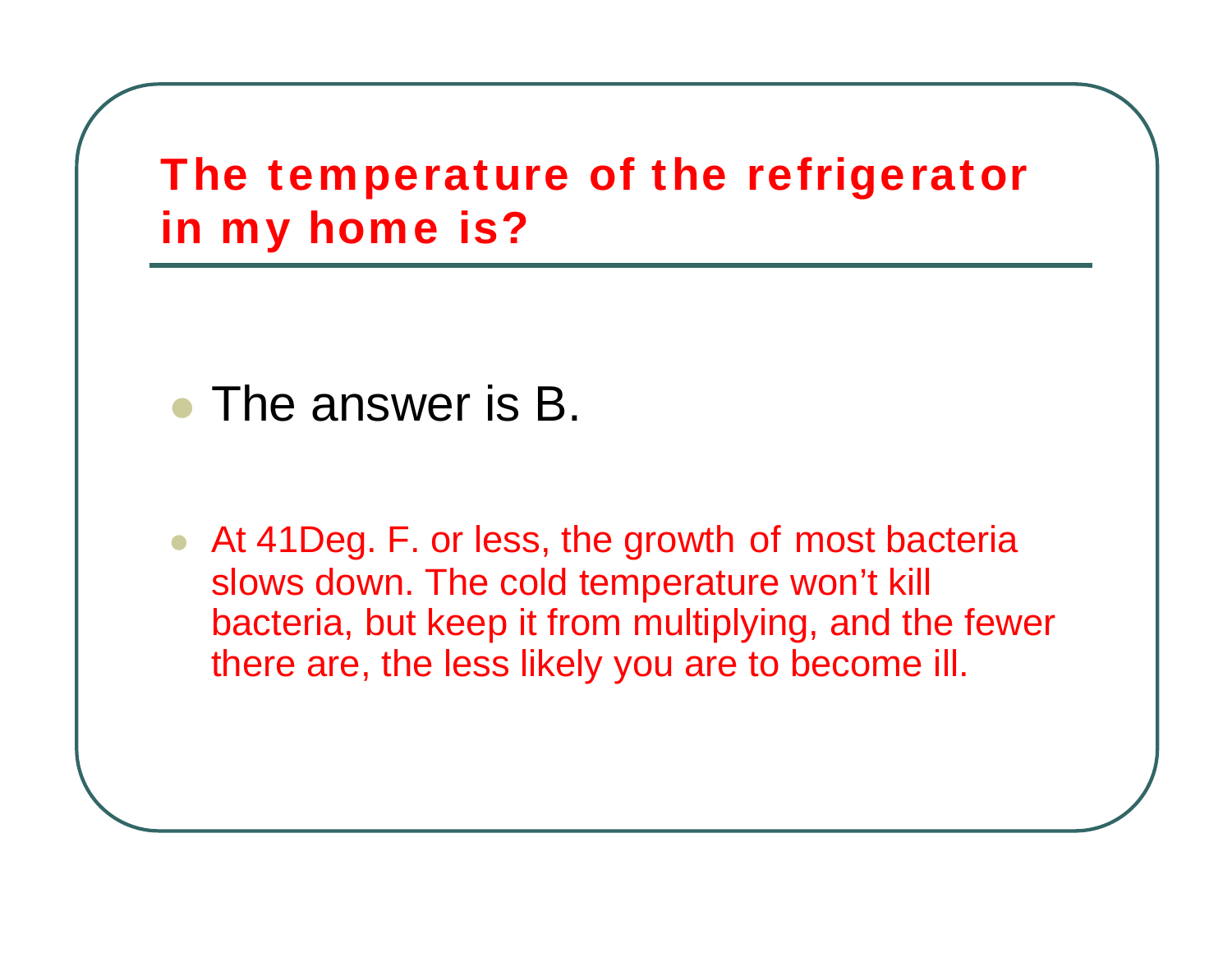#### The last time we had dinner, we…



- $\bullet$ *A*. Cooled it to room temperature, then refrigerated.
- $\bullet$ *B*. Put in the refrigerator immediately after the food was served.
	- *C*. Left at room temperature overnight or longer.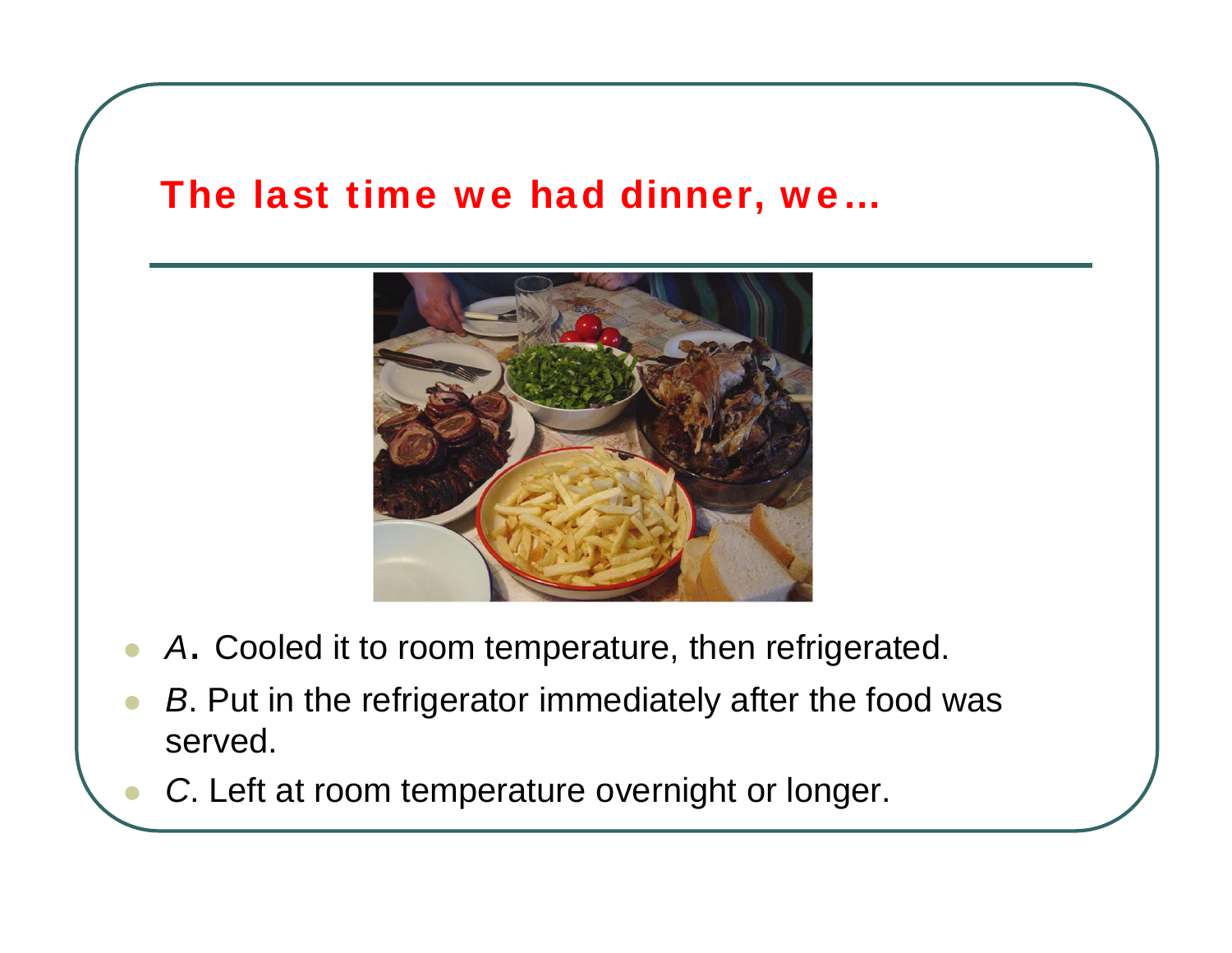

# • The answer is B.

 $\bullet$  Hot foods should be refrigerated as soon as possible, and never out more than **2** hours. Never cover hot foods until they are cold. Even small amounts of contaminated food can cause illness.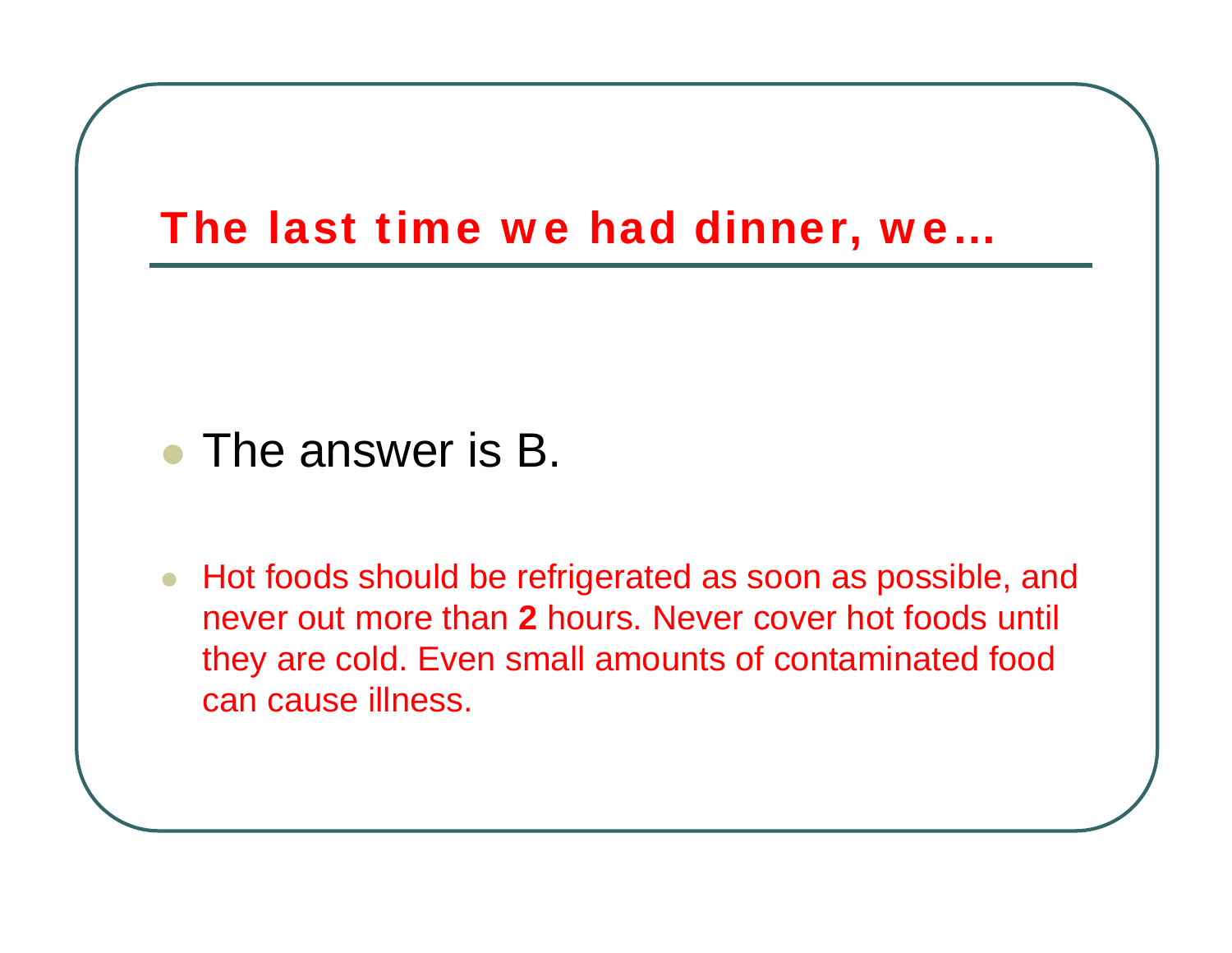The last time the kitchen sink, drain and piping was sanitized was…



 $\bullet$ *A*. Last week.

- $\bullet$ *B*. Several weeks ago.
	- *C*. Can't remember, what do you mean?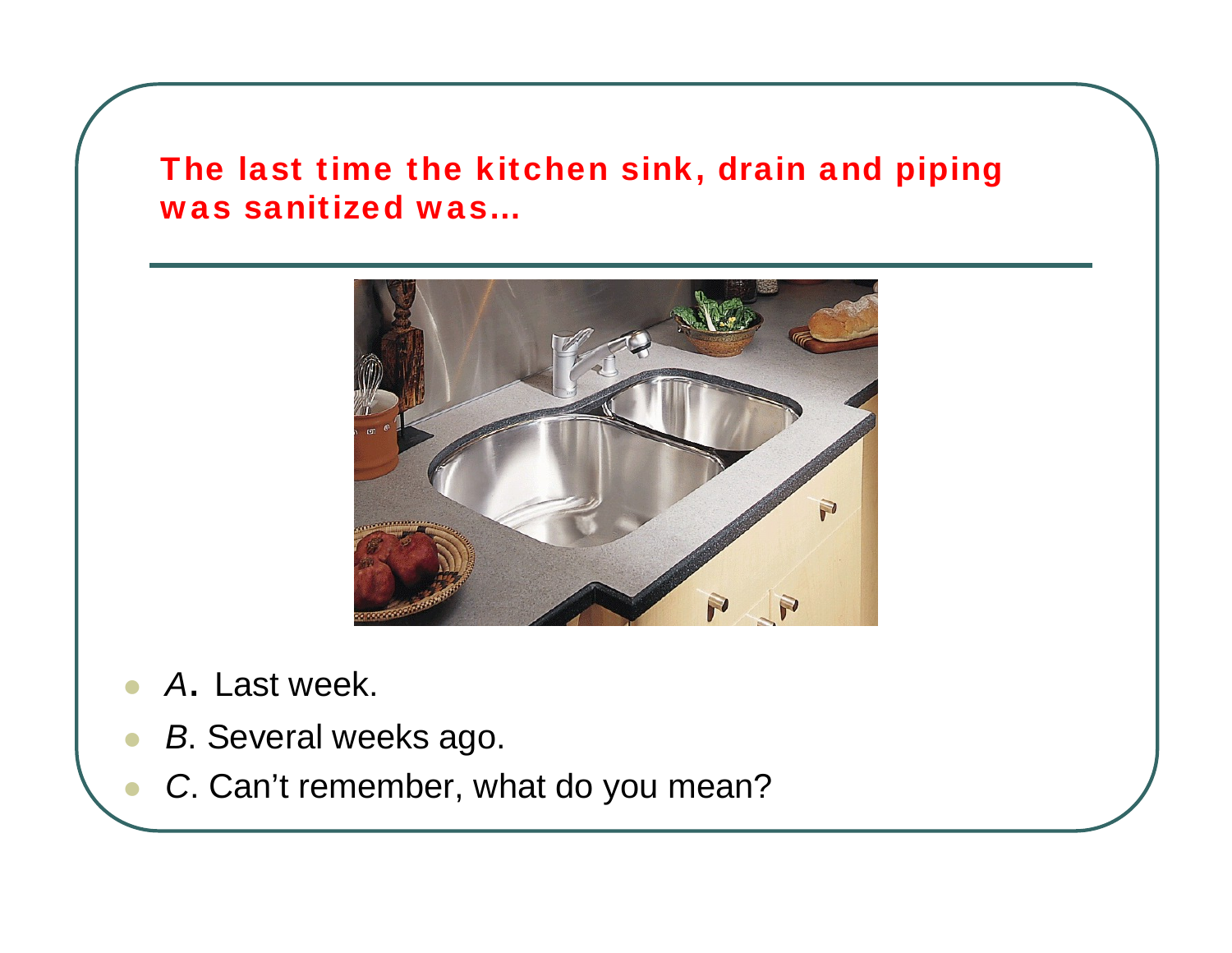The last time the kitchen sink, drain and piping was sanitized was…

- The answer is A.
- $\bullet$  The kitchen sink, drain, and piping should be sanitized periodically with a solution of 1 teaspoon chlorine bleach to 1 quart of water. Dirty dishes, dirty hands, saliva, mop buckets, and backed up sewer lines, etc. contaminate your sink, then you put your produce in it.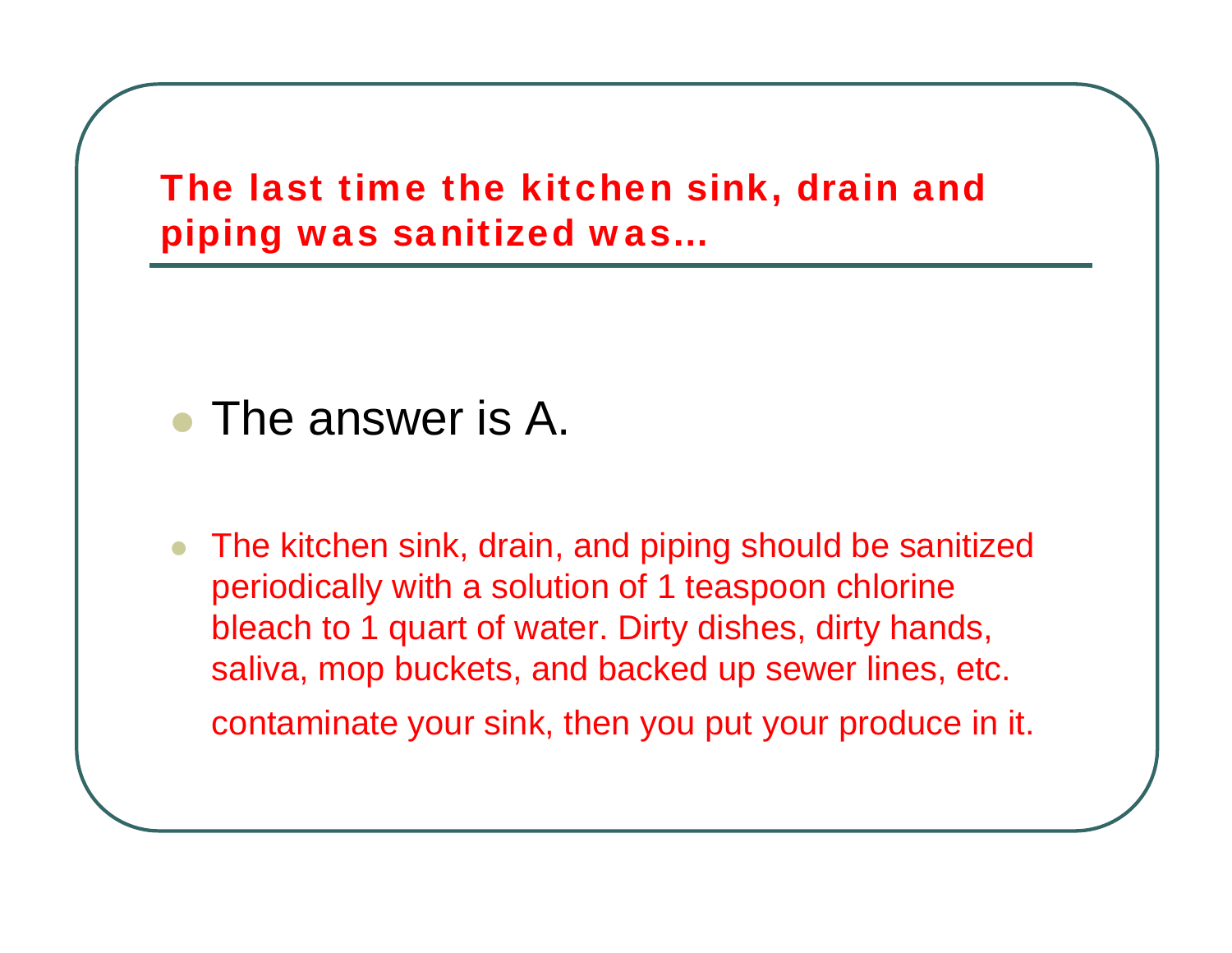#### If a cutting board was used to cut raw meat, poultry, or fish, before you cut something else you should???



- $\bullet$ *A*. Reused as is.
- $\bullet$ *B*. Wiped with a damp cloth.
- $\bullet$ *C*. Washed with soap and hot water.
- $\bullet$ *D*. Washed with soap and hot water and then sanitized.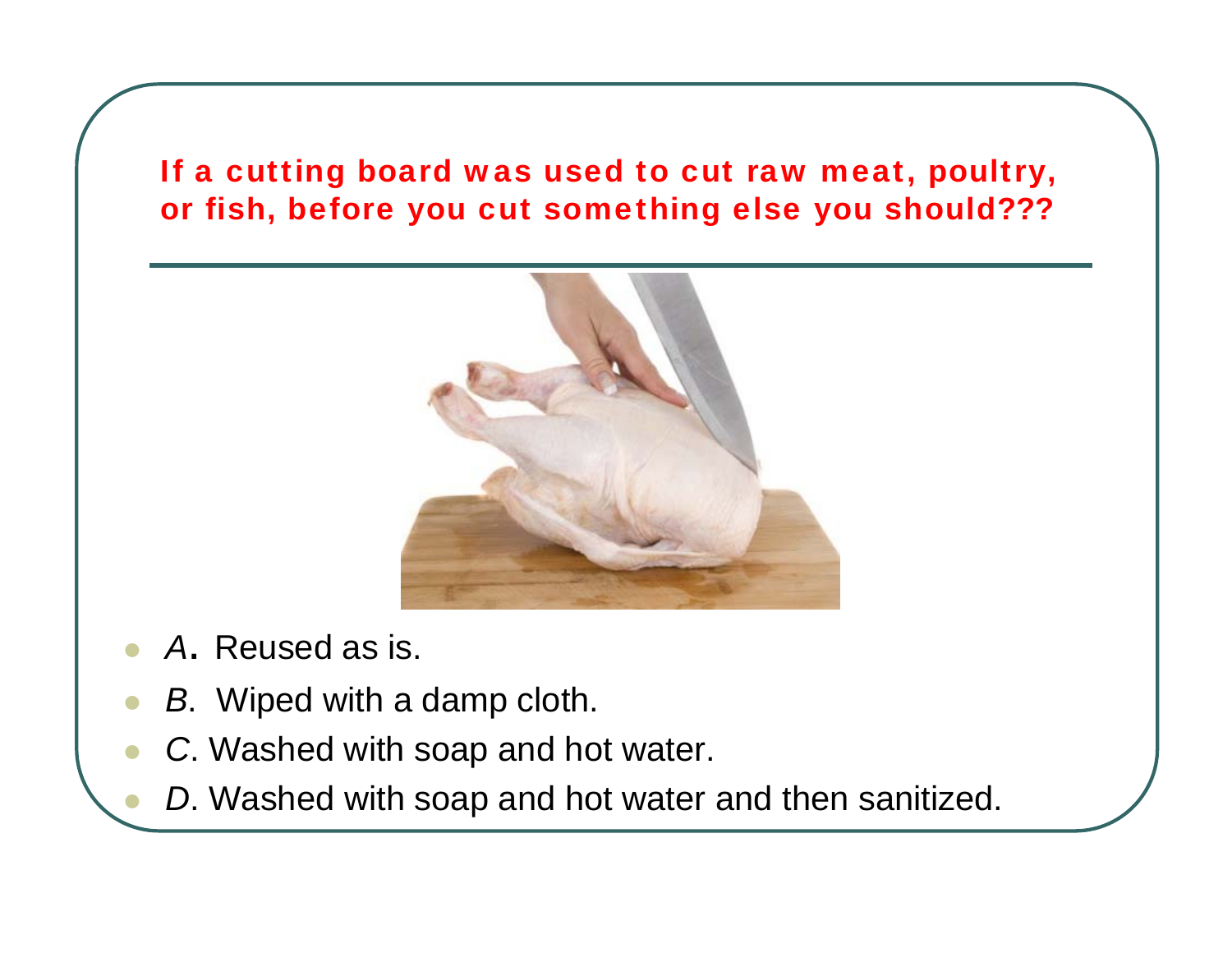

# • The answer is D.

 Washing with soap, hot water, and then sanitized with mild bleach is the safest practice. Never allow raw meat, poultry, and fish to come in contact with ready to eat foods.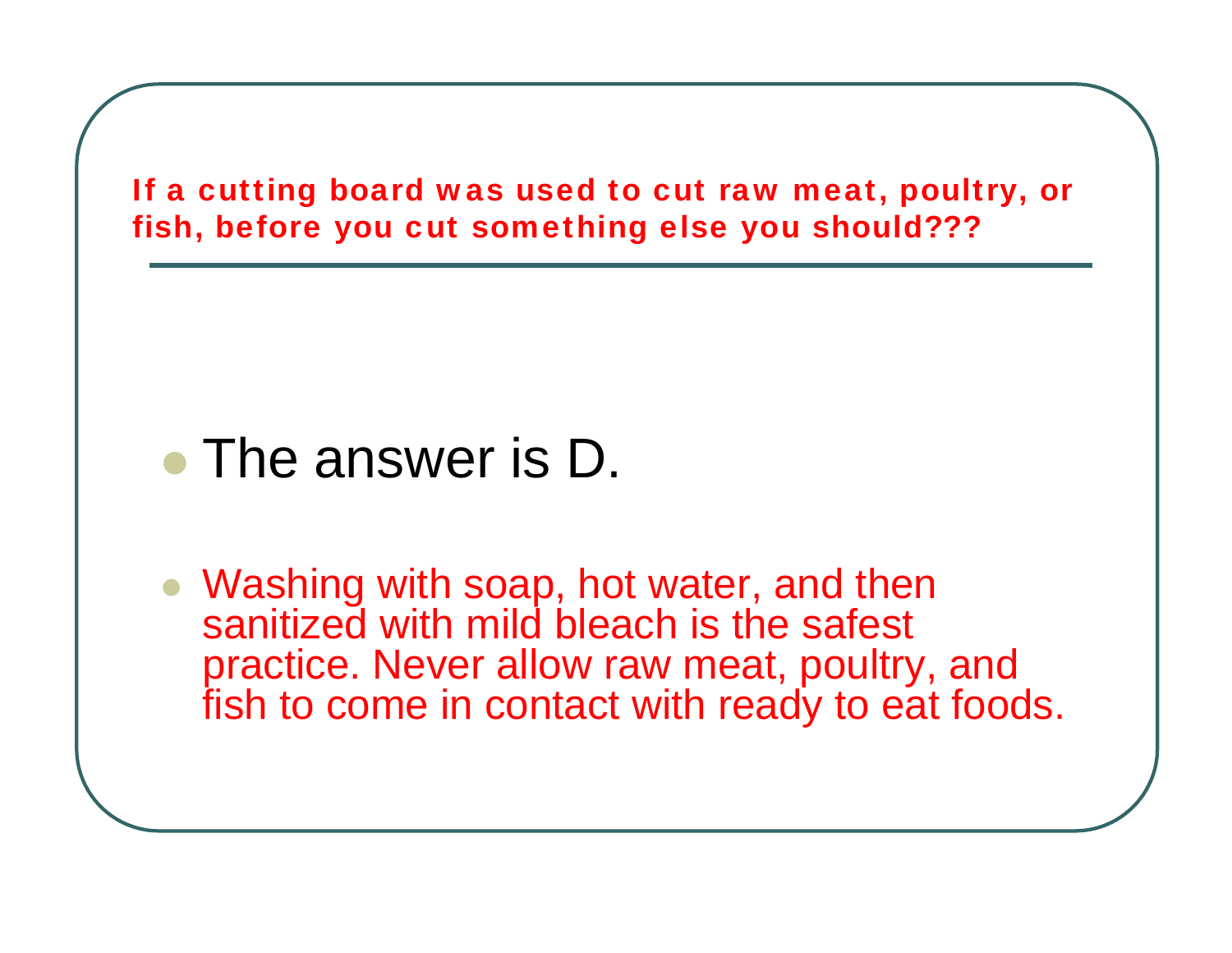#### The last time we had hamburgers, I ate mine…



- $\bullet$ *A*. Rare.
- $\bullet$ *B*. Medium.
- $\bullet$ *C.* Well done.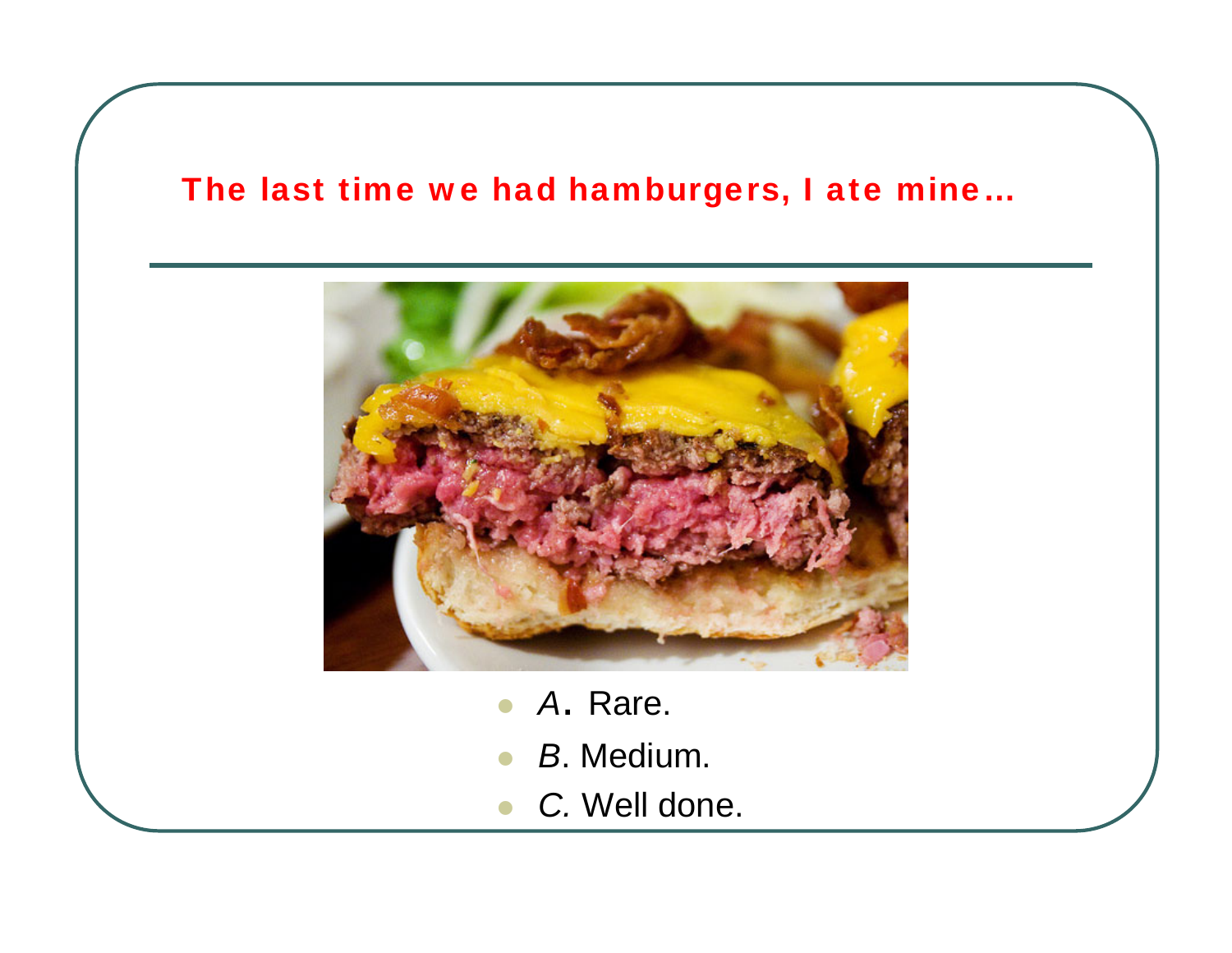# The last time we had hamburgers, I ate mine…

- The answer is C.
- $\bullet$  Cooking to an internal temperature of 158Deg.F. usually protects against foodborne illness such as E-Coli. Always check the internal temperature with a probe thermometer. Checking that the juices run clear does not ensure that the meat has been properly cooked. Never put cooked meat on the same plate that the raw meat came from.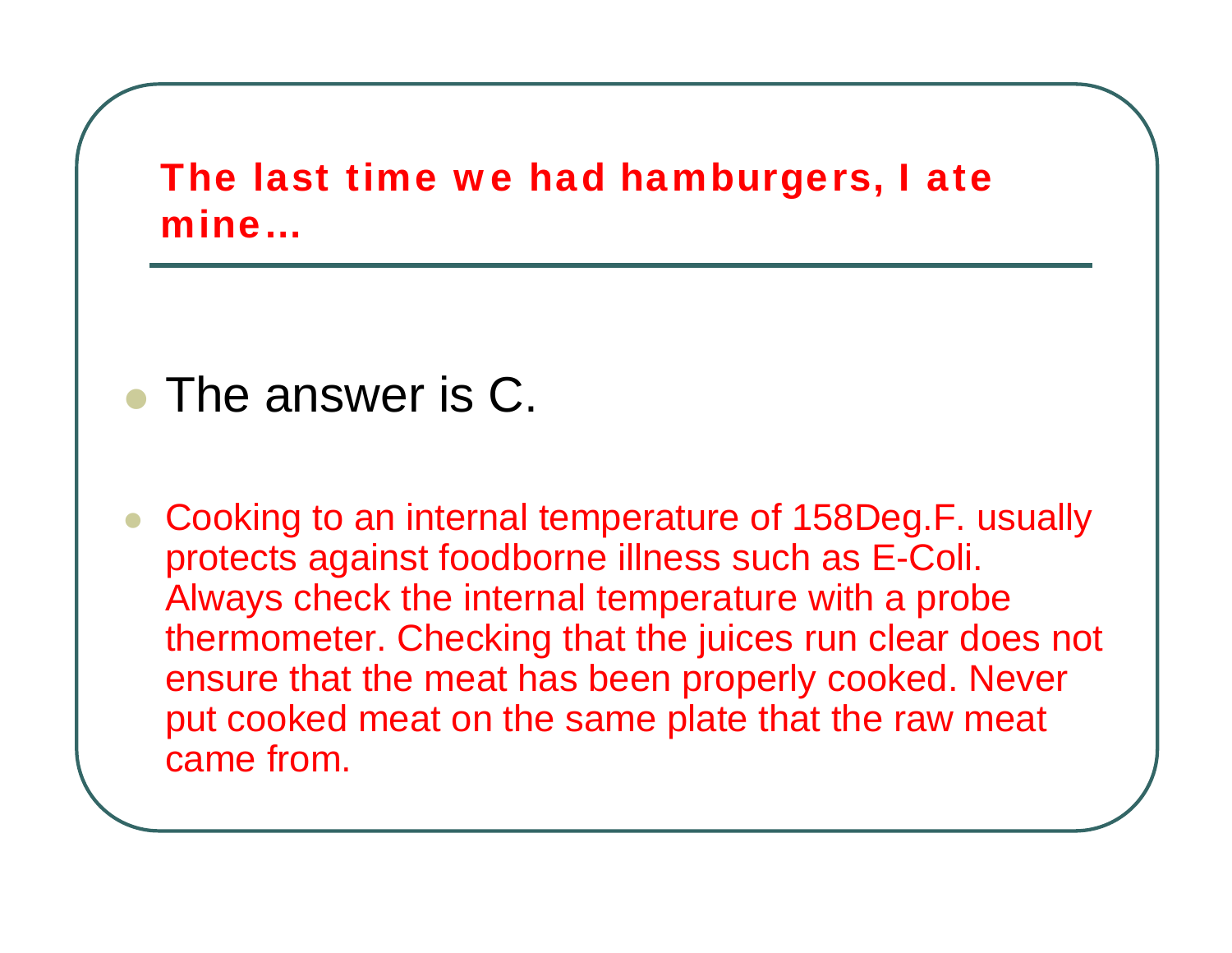The last time there was cookie dough in my home, the dough was…



- $\bullet$ *A*. Made with raw eggs, and then I sampled some of it.
- $\bullet$ *B*. Store-bought, and then I sampled some of it.
	- *C*. Not sampled until baked.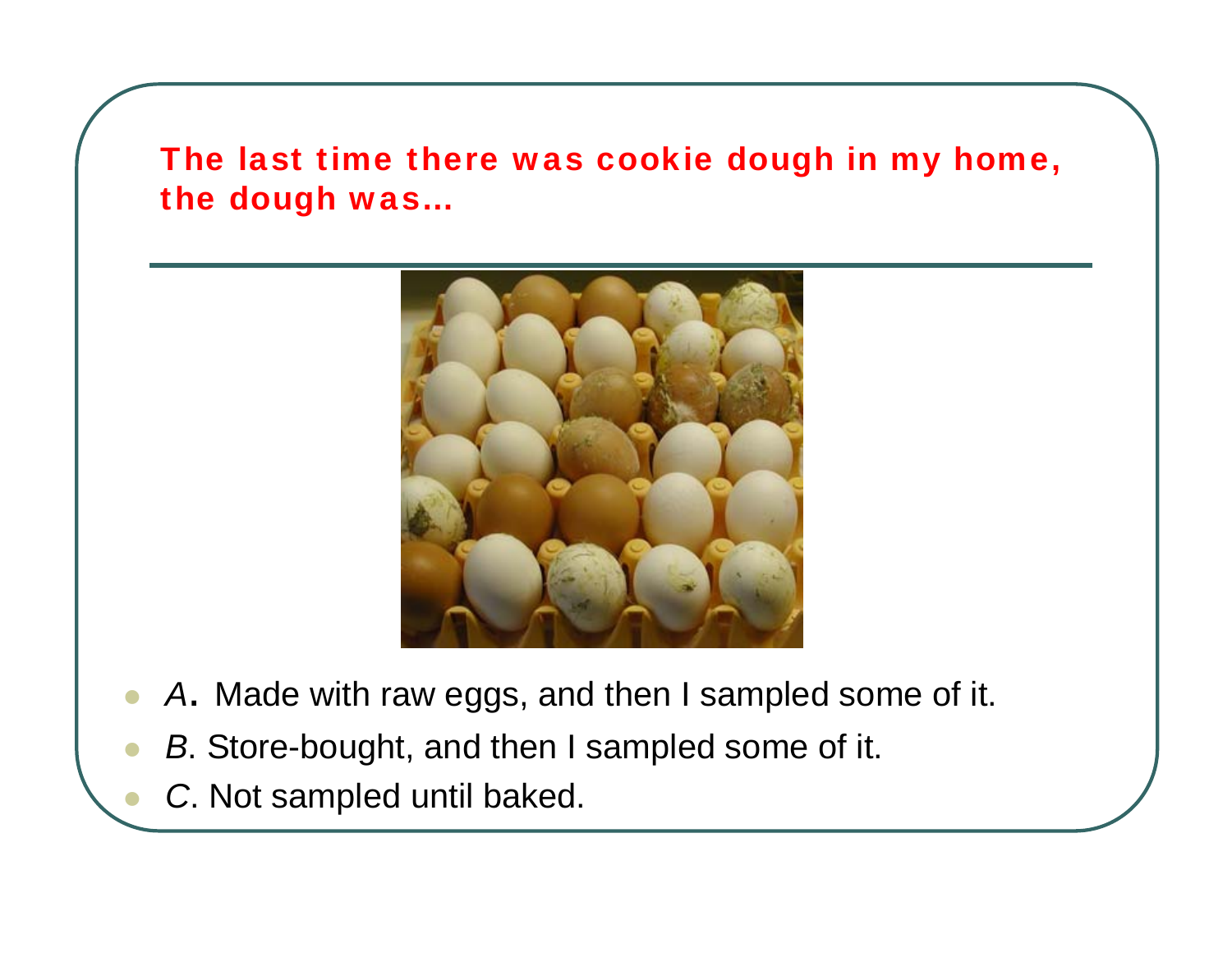The last time there was cookie dough in my home, the dough was…

#### $\bullet$ The answer is B or C.

● Eating raw egg products puts you at risk of infection from Salmonella. If a raw product must be used, use pasteurized eggs. 1 in every 700 to 20,000 eggs are infected with Salmonella. There are whole shell eggs on the market that have been pasteurized in the shell .They are marked with a red "P" on the shell.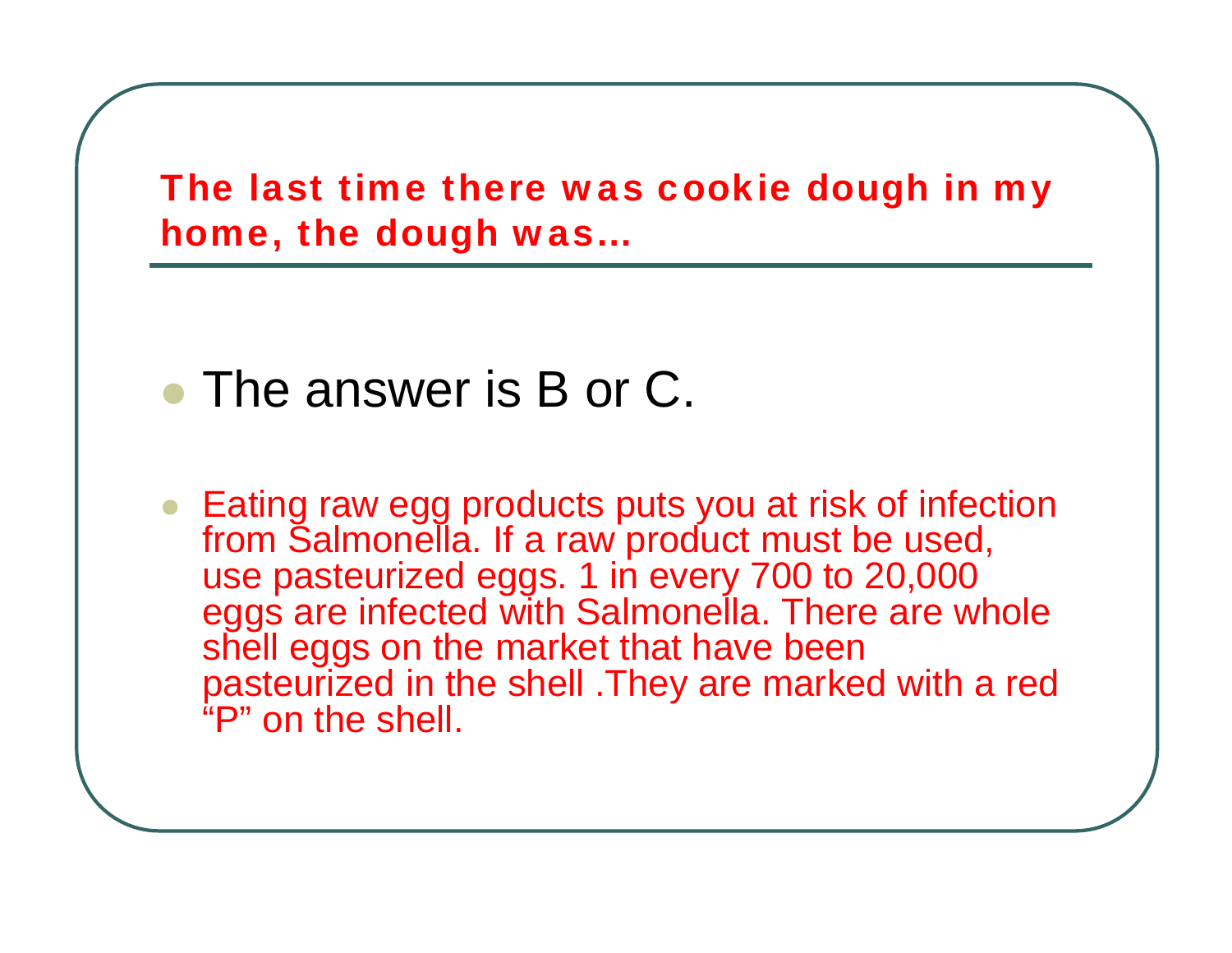## When I wash dishes, they are...



- $\bullet$ *A*. Cleaned by an automatic dishwasher and air-dried.
- $\bullet$ *B*. Left to soak overnight and washed in the same water.
- $\bullet$ *C*. Washed right away with hot water and air-dried.

 $\bullet$ 

*D*. Washed right away with hot water and toweled dry.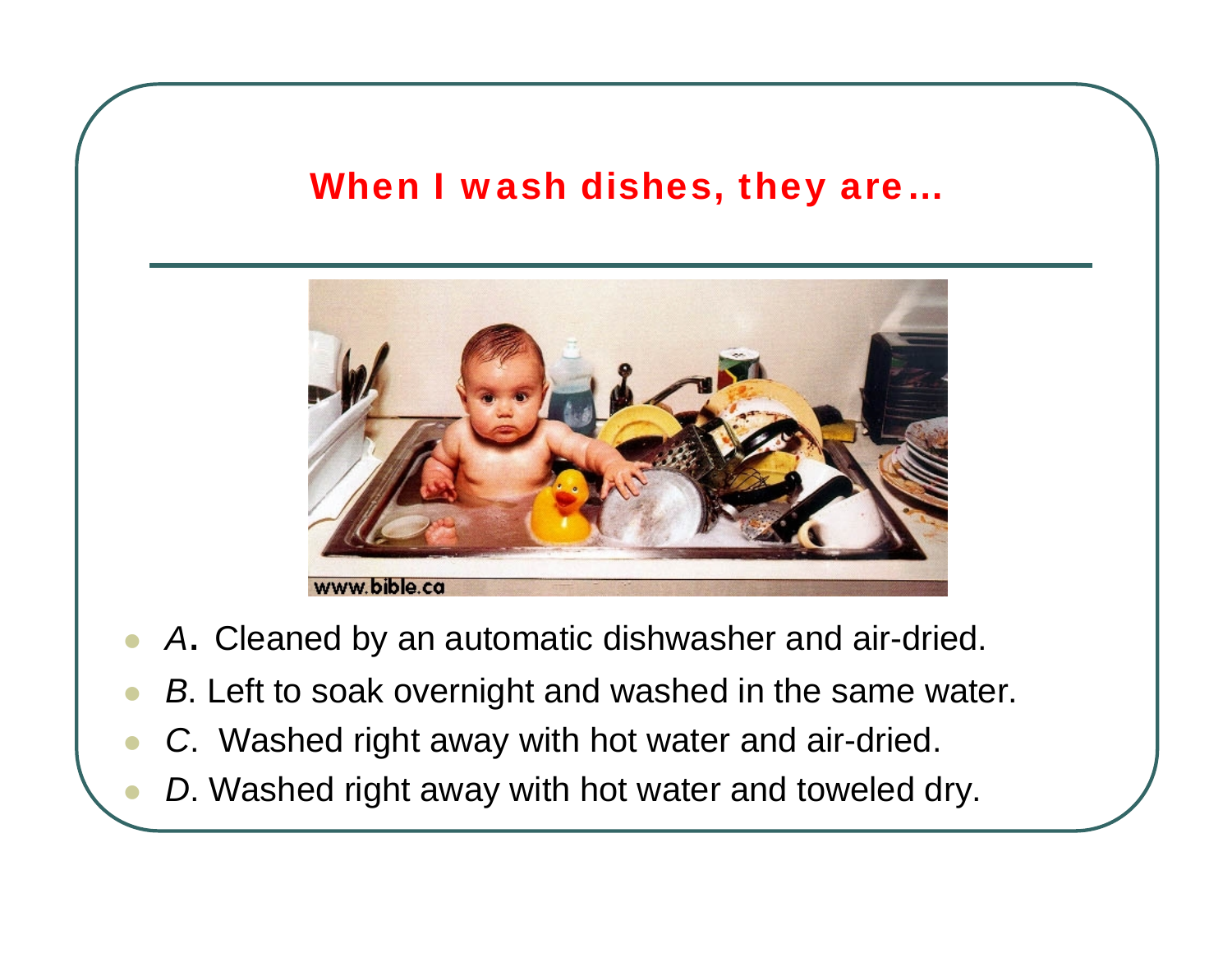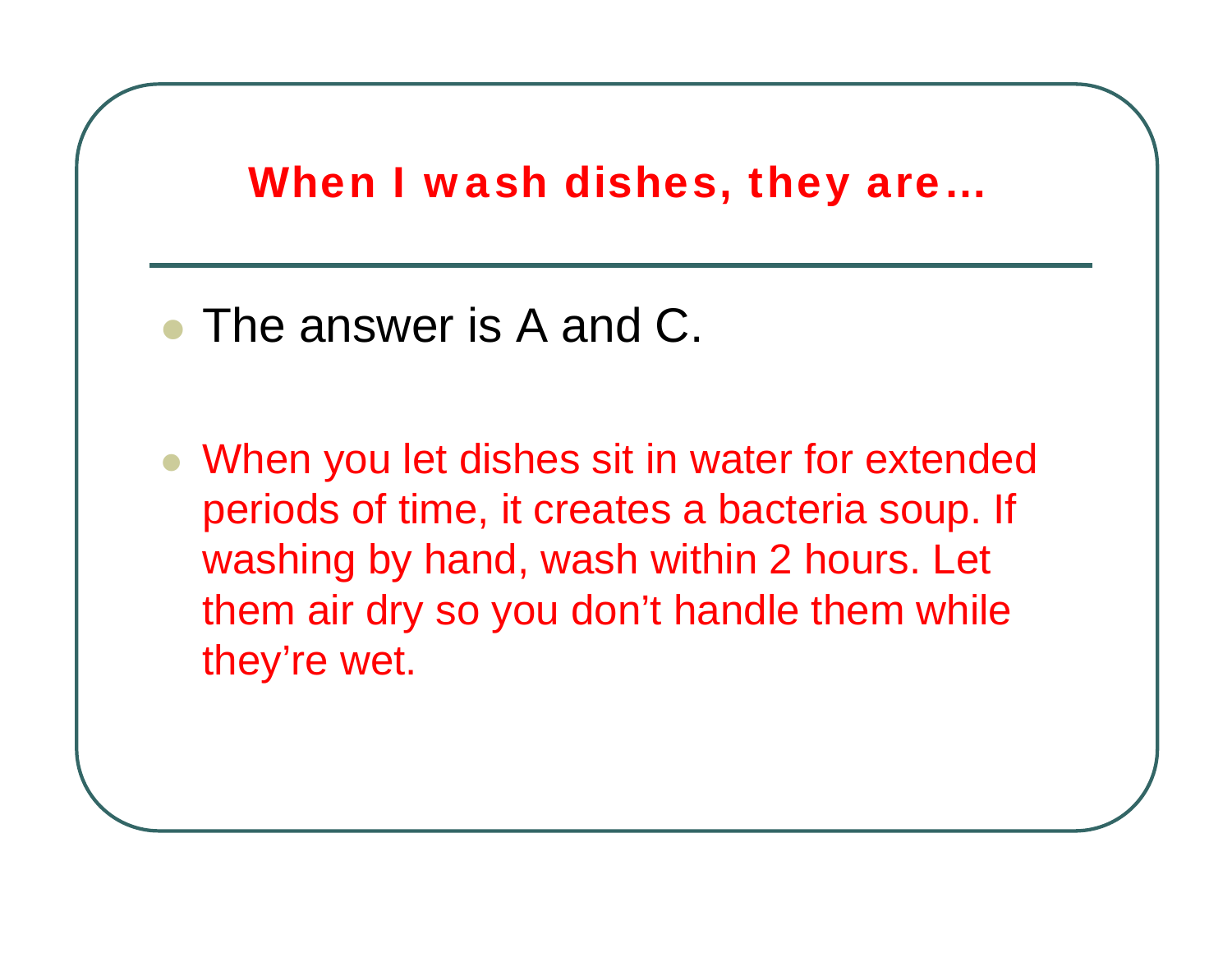# The last time I handled raw meat, poultry, fish, I cleaned my hands afterwards by…



- $\bullet$ *A*. Wiping them on a towel or my clothes.
- $\bullet$ *B*. Rinsing them under hot, cold or warm tap water.
	- *C*. Washing with soap and warm water.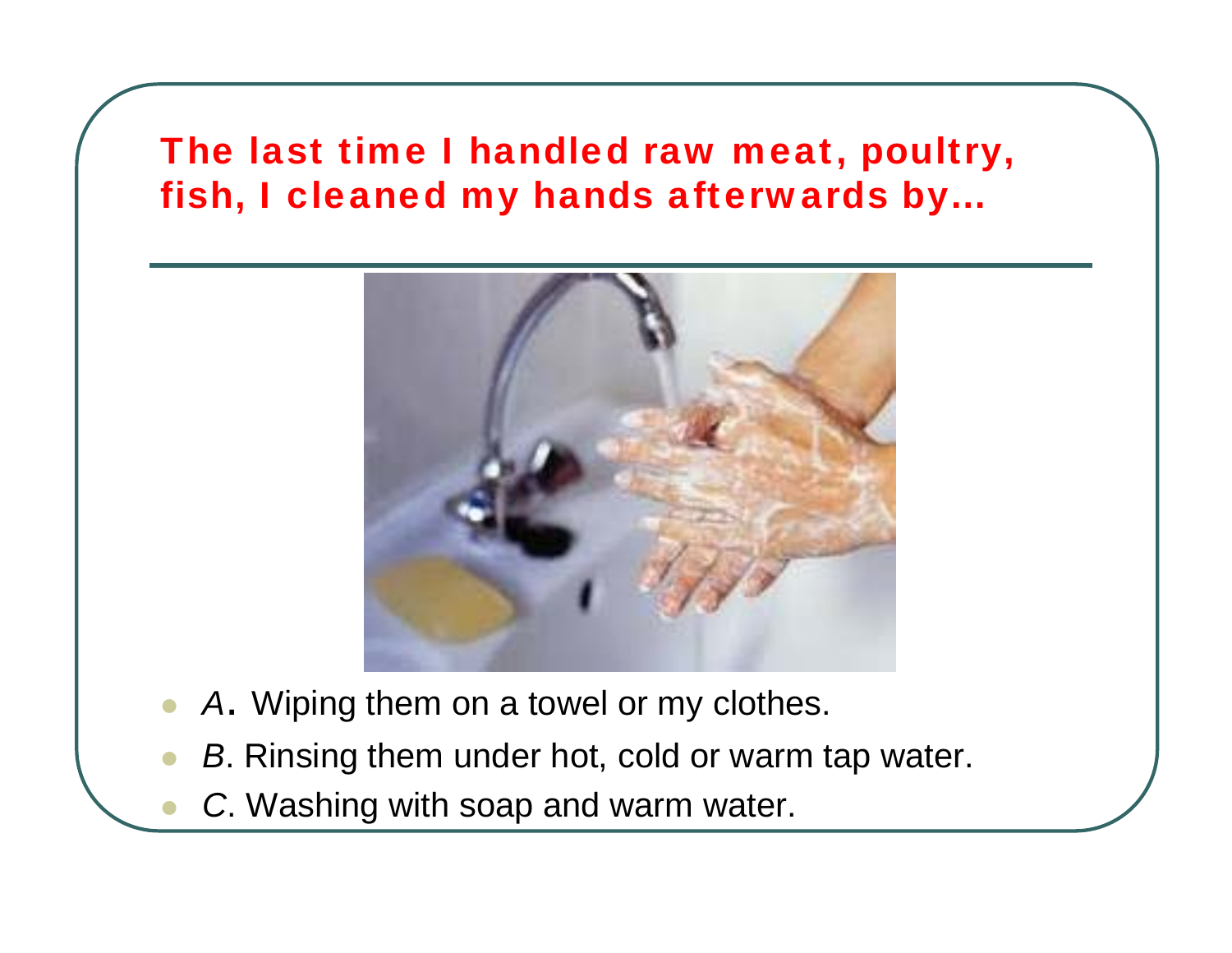The last time I handled raw meat, poultry, fish, I cleaned my hands afterwards by…

- $\bullet$ • The only correct practice is C.
- Wash your hands for at least 20 seconds, (or the happy birthday song twice ) in water as hot as you can stand. Wash your hands after using the rest room or handling any food, but especially handling raw poultry, meat, or fish.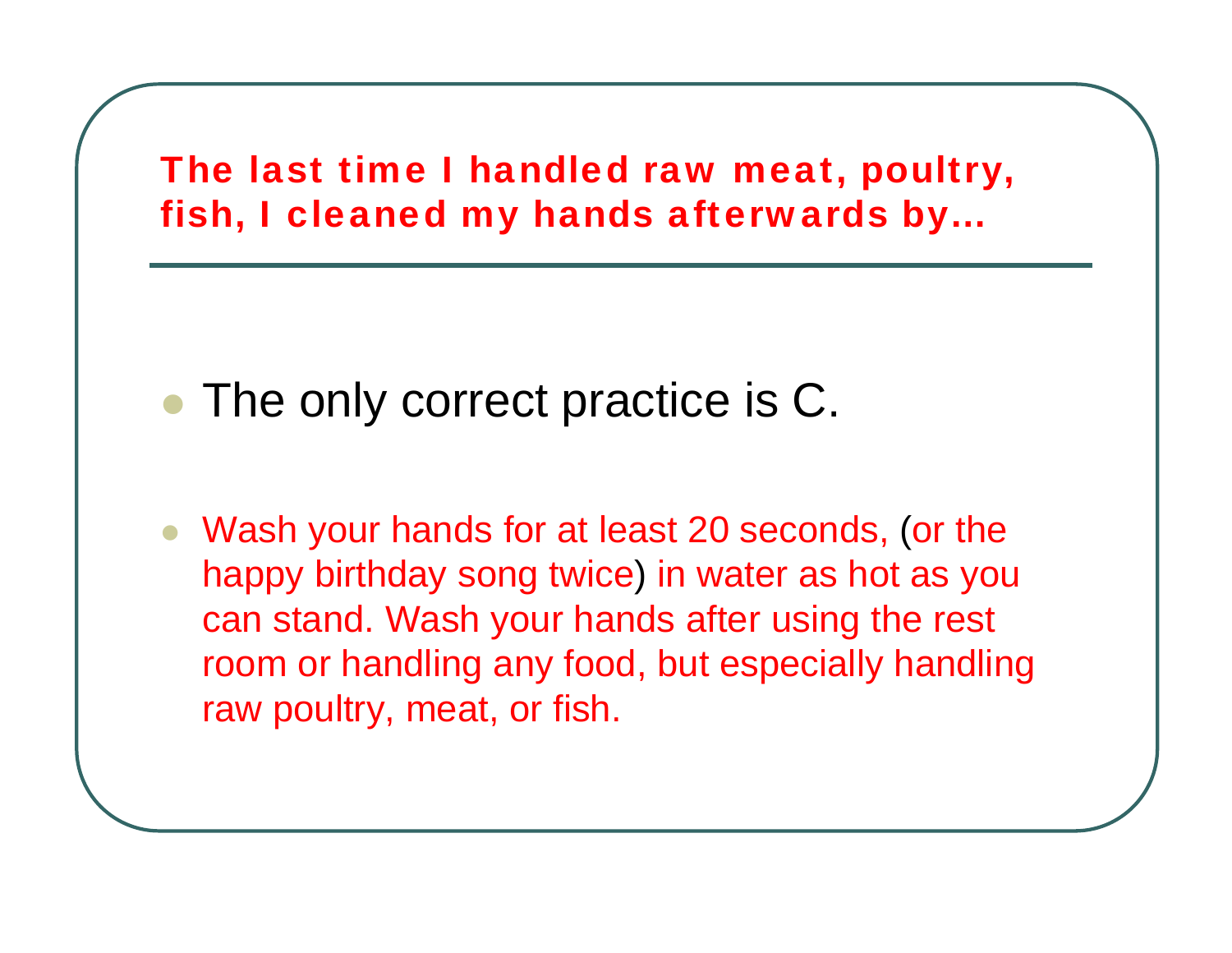### Meat, poultry, and fish products are defrosted by…



- $\bullet$ *A*. Setting them on the counter to defrost.
- $\bullet$ *B*. Placing them in the refrigerator to defrost.

*C*. Microwaving.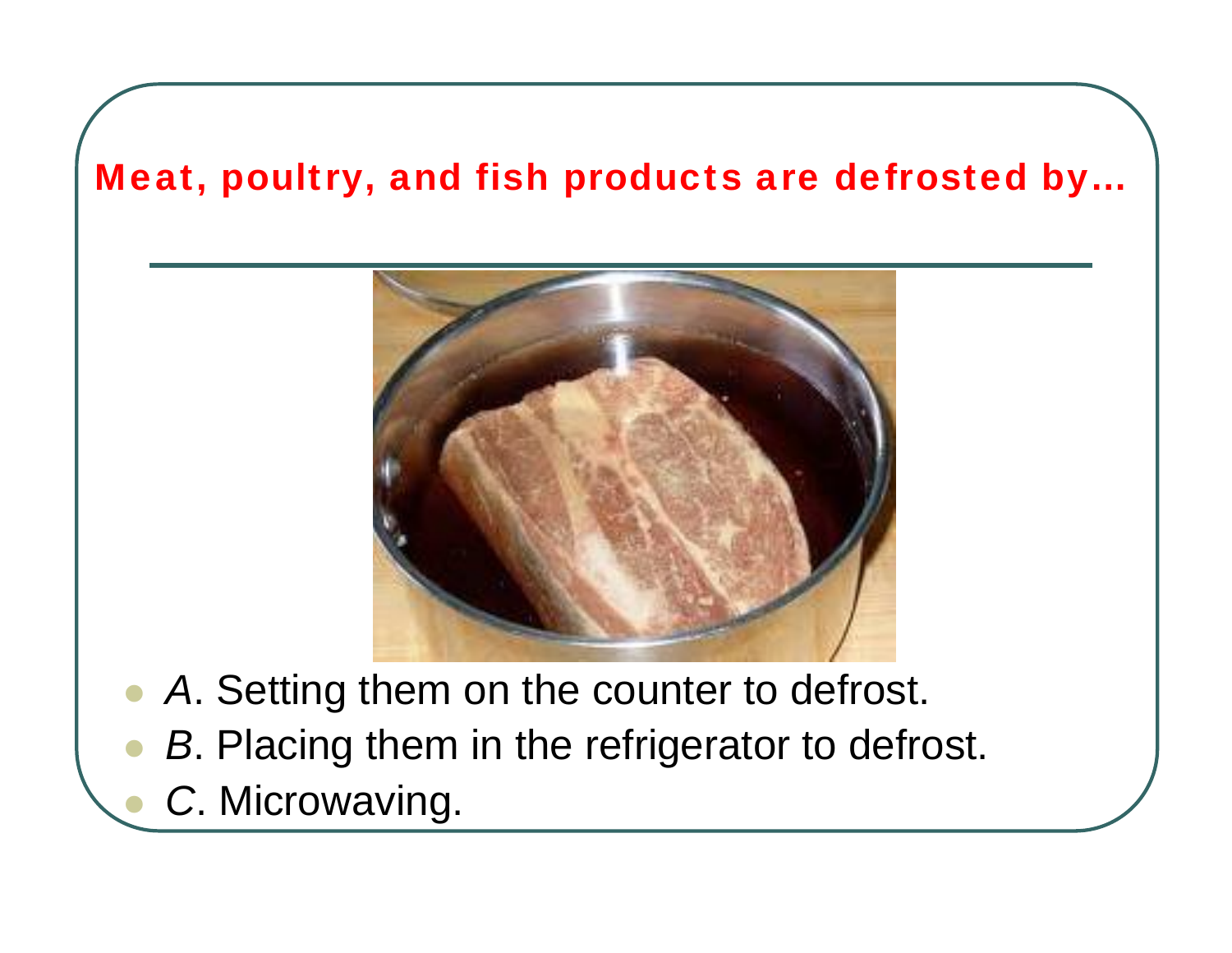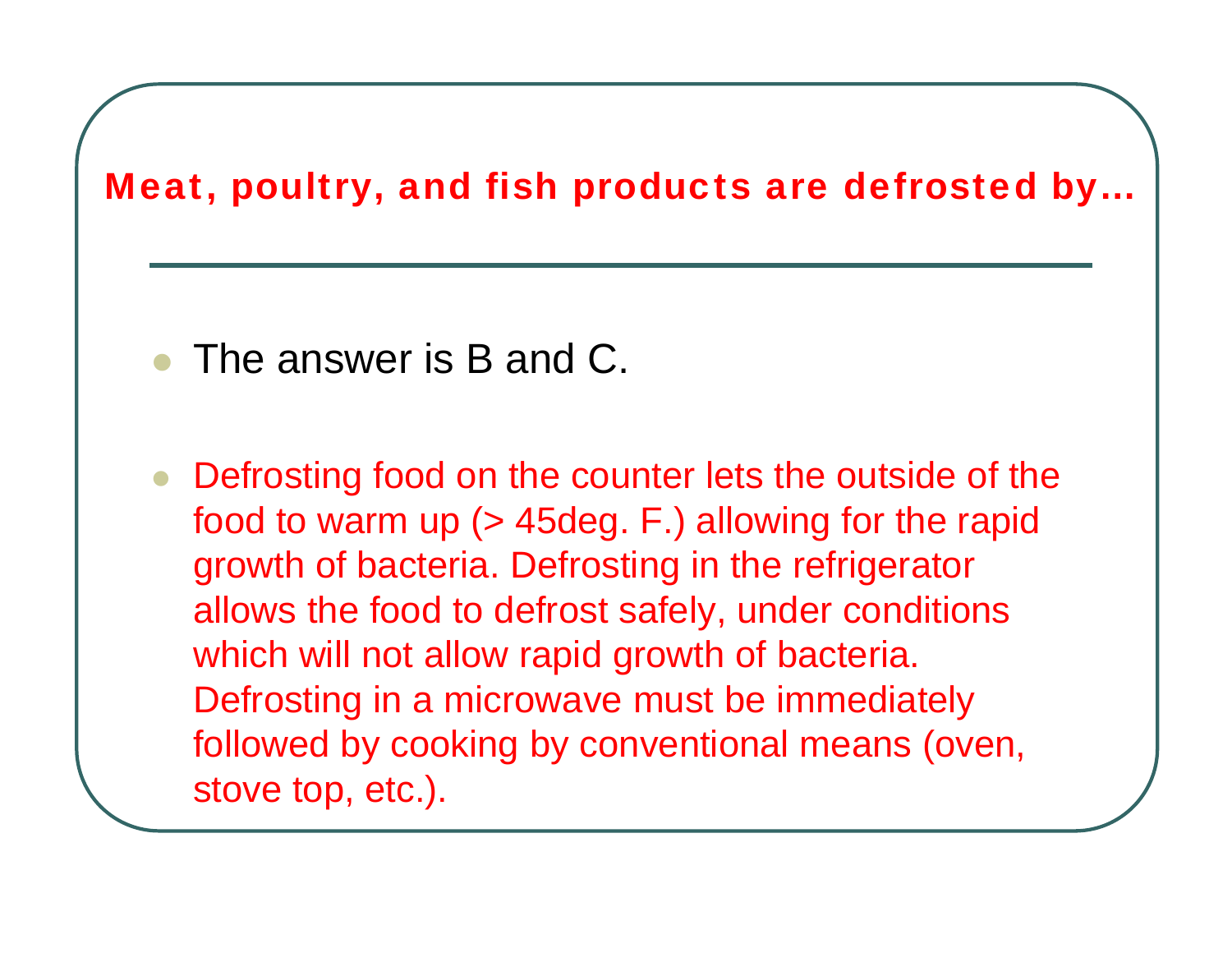# Potentially Hazardous or not?

(Foods that require time-temperature control to keep them safe for human consumption)

- $\bullet$  Listed below are food items. Which ones **Are** potentially hazardous?
- $\bullet$
- $\bullet$
- $\bullet$
- $\bullet$
- $\bullet$ Sliced cheese Hard cheese **Butter**
- $\bullet$ Salad dressing Salsa **Mustard**
- $\bullet$ **Ketchup**

Bananas Sliced Tomatoes Bean Sprouts Raw potato **Baked potato** Raw eggs Cooked eggs Ground beef Fickles Fish Beef Jerky Mayonnaise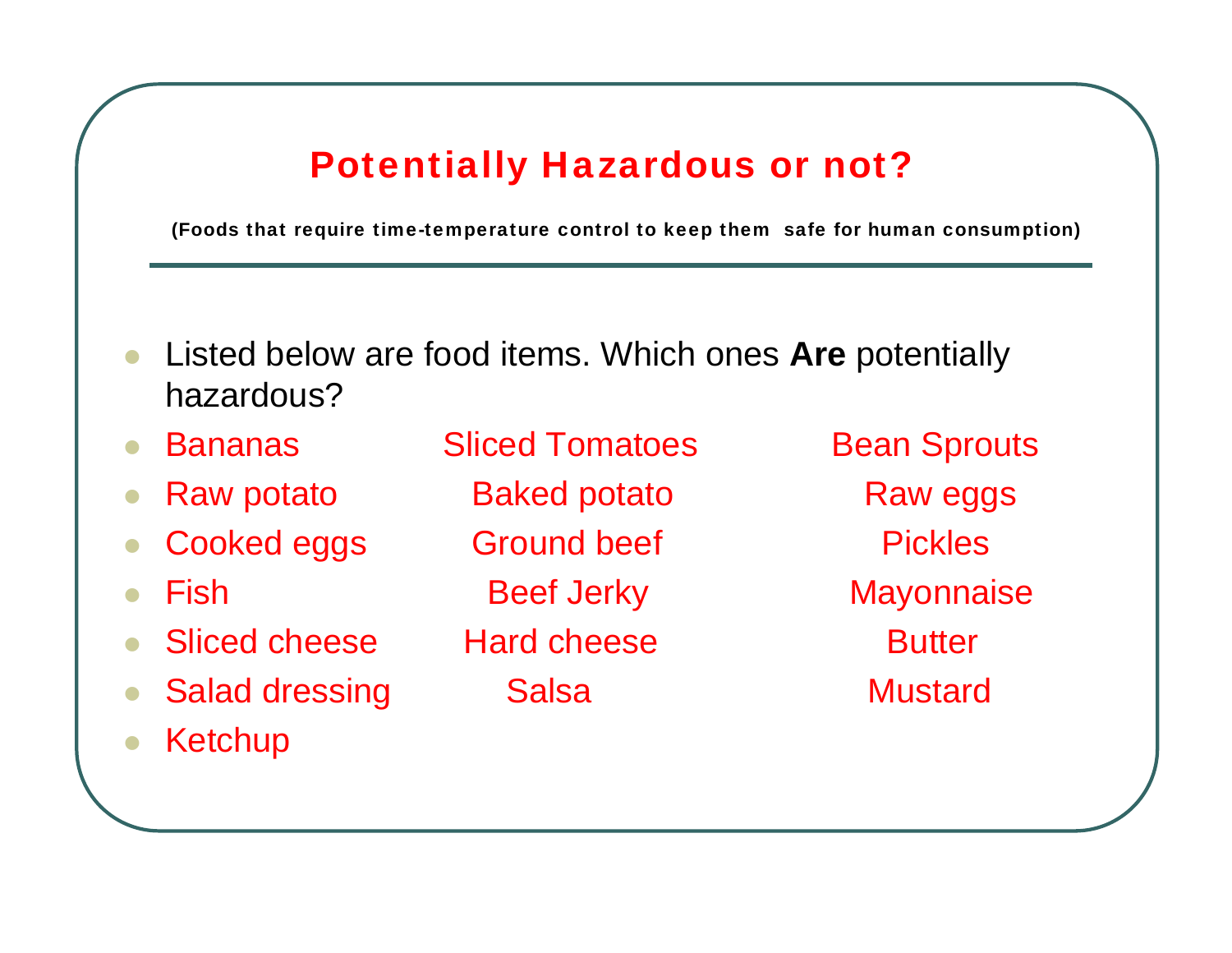### "Minimum" required food temperatures



● Poultry – 165 degrees F.

- $\bullet$ Ground meat – 158 degrees F.
- $\bullet$ Whole beef – 140 degrees F.
- Whole pork 150 degrees F.
	- Reheating foods 165 degrees F.